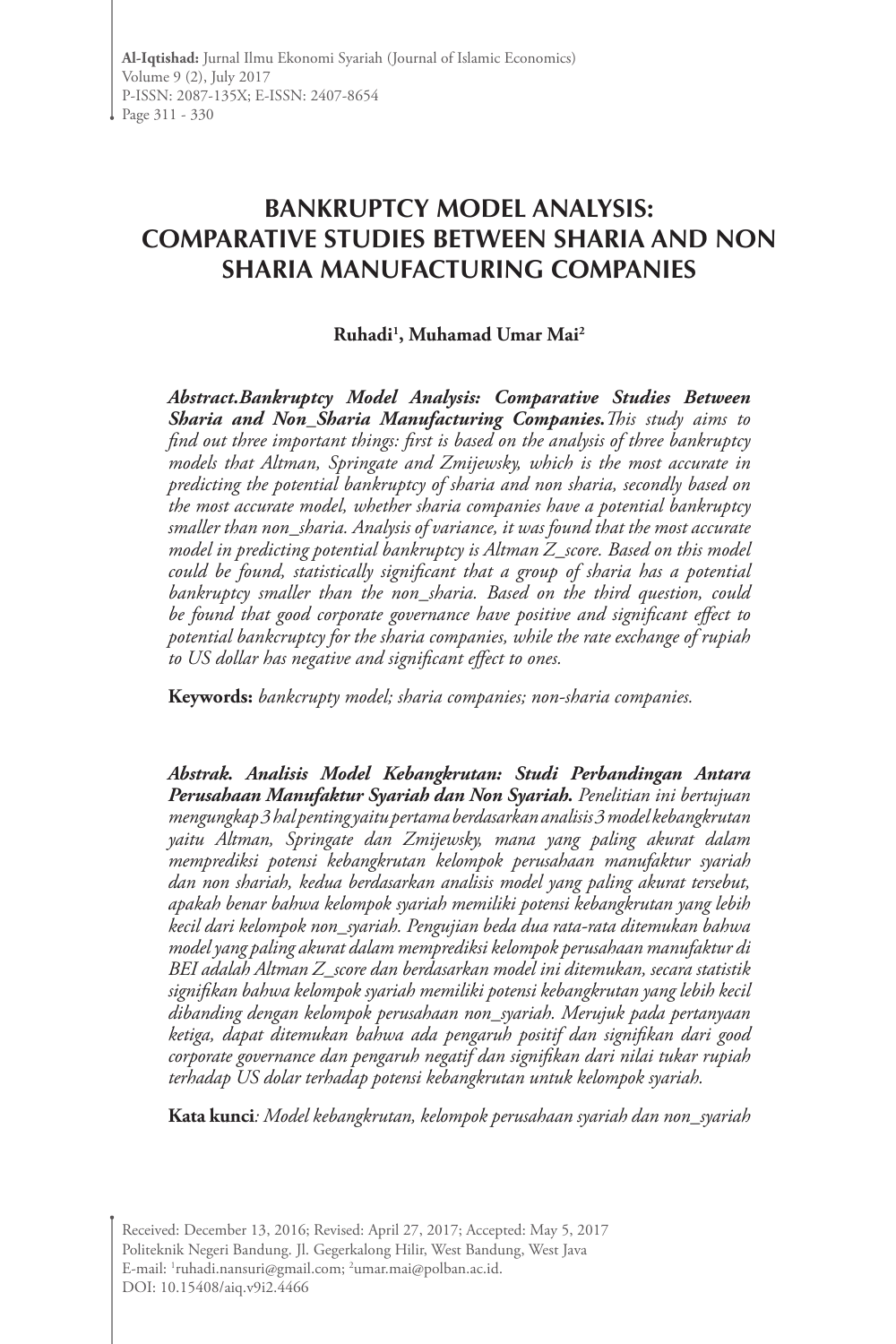#### **Introduction**

One of the objective in doing business is how to earn the optimal profit that could guarantee the firm to be growth and survival (Salvatore, 2015), where it finally would improve the firm value. The firm value also means increase in shareholders wealth. Unfortunately, the failed companies are the fenomenon that occured frequently in the business area (Fachrudin, 2008). Many factors could cause company bankcrupt, but in general its can be devide into two categories, those are: internal and external factors (Darsono and Ashari, 2005). Internal factors include: inefficient of the management, capital structure with liabilities dominant, and moral hazard. The external factors like; customer taste, economic condition that could not be anticipated by the management (Veronica, et.al, 2014). Based on the US data of companies failures, there are nine biggest corporates collaps for the last 10 years, caused by some factors. The Table 1 repressent 5 biggest corporation was failed in USA, UK dan Japan.

| NO.                         | <b>CORPORATION</b>               | <b>BUSINESS AREA</b>                                 | <b>YEAR</b>    |  |
|-----------------------------|----------------------------------|------------------------------------------------------|----------------|--|
| 1                           | Lehman Brothers Holdings<br>USA. | Financial Institution; US\$ 691 Billion              | September 2008 |  |
| 2                           | Pilpa – Prench                   | Ice cream and Candy producent                        | September 2012 |  |
| $\mathcal{Z}_{\mathcal{A}}$ | General Motors<br><b>USA</b>     | <b>Automotive Company</b><br>Assets: US\$ 91 Billion | Jun 2009       |  |
| 4                           | Global Energy Japan Co. Ltd.     | <b>Electricity Solar System</b>                      | May 2014       |  |
| 5                           | Thomas Cook Group<br>London UK   | Tourism Company                                      | October 2013   |  |

Table 1-List of failed corporation

Source: Tempo.Co, Business, Saturday, November 22, 2014

Corporate failure fenomenon in Indonesia also occured frequently, at least 37 companies was suppossed as a strong corporation like some of the biggest Bank in the Suharto's regime also go to be liquidated at 1999, cause of the having great financial problem (**Tempo** *Interaktif*: November 2014). Table 2 show 7 of the biggest companies in Indonesia go to the financial distress and bankcrupt. Financial failure occur when liabilities much more than amount of the normal asset or when current liabilities more than current asset (Elmabrok, *et al*.*,* 2012). The bankcruptcy would bring bad impact to the world economic (Li, 2012), include to the investors, creditors, management and labor. Therefore all of the stakeholders need to know the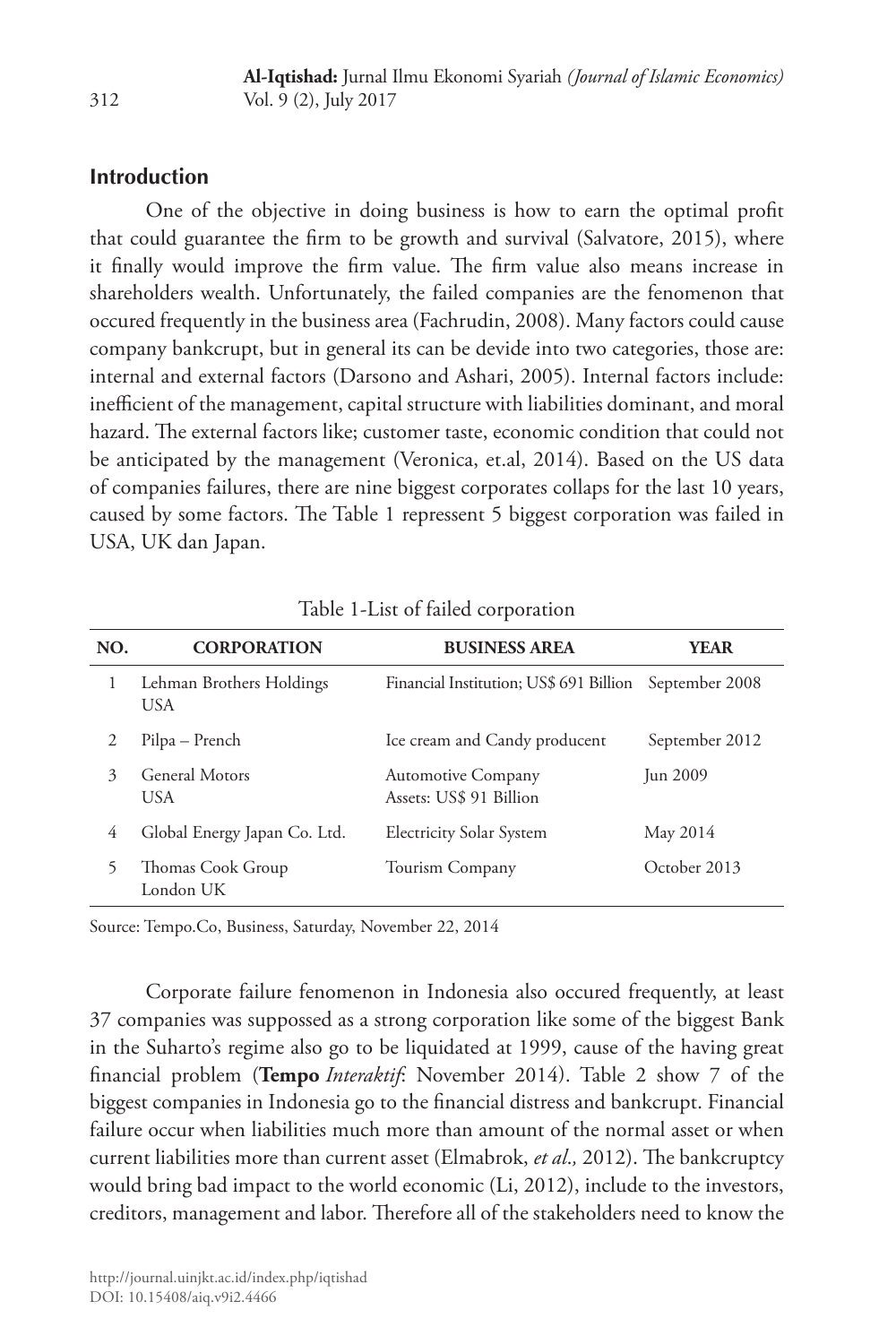indicators related to the source of companies bankcruptcies, in order to anticipate and could escape from the lost of their assets (Kewal, 2012).

| NO. | <b>CORPORATION</b>                     | <b>BUSINESS AREA</b> | <b>YEAR</b>   |
|-----|----------------------------------------|----------------------|---------------|
| 1   | Kretek PT HM Sampoerna                 | Cigarrette           | June, 2014    |
| 2   | Industri Genteng Plered                | Cerramics            | June, 2010    |
| 3   | Batavia Air                            | Air plane            | January 2013  |
| 4   | Bouraq Indonesia                       | Air plane            | Desember 2004 |
| 5   | Perusahaan Daerah Perkebunan Kahyangan | Plantation           | July 2014     |
| 6   | Elpida Memory Inc                      | Computer chips       | February 2012 |
| 7   | PT BPR Arthasraya Sejahtera            | Banking              | May, 2014     |

Table 2-List of failed Corporation in Indonesia

Sources: Tempo.Co, bisnis: Saturday, November 22, 2014

The methods for detect the bankcruptcies potentcy has been found by some expertises likes: Altman Z-score 19968, Springate Model 1978, Zmijeski Model 1983, James A. Ohlson 1980, Grover's Model 2001. Several of the Models analysis showed the differencies result in detect bankcruptcies potentcy like: Fatmawati (2012) showed that the Zmijewski is the accurate prediction models much more than Altman Z-Score and Springate. Hadi and Angggraini (2008) conclude that Altman Models is not the best predictors if its compared to the others third predictors. Imanzadeh et al. (2011) has proven that Springate model much more conservative than Zmijewski. Among expertists do not agree to the result of the research about sources of the financial distress that would bring the companies go to failed (see Paranowo, 2010; Glezakos, et.al., 2010; Abdullah, et.al, 2008; Haber J.R, 2005; Titman dan Opler, 1994). Since sharia economic be initiated 1992 in Indonesia, sharia financial institution has grown rapidly, at least 3000 offices with 18 million customers and asset total Rp. 240 billion has achieved (Kompas. *Com*, November 5, 2014). Sharia financial product like; reksa dana and sharia bond has been increase and july of 2000, BEI launching Jakarta Islamic Index (JII). JII and list of sharia securities, one of the Index that cover sharia criteria. This index give the favourable investment alternatives and save for investors. public companies which listed in JII tend to have lower bankcruptcy level, althought when Indonesia in the crisis era.

Novelties of this research would be explined that several previous studies about the company more partial defaults, which are as follows: First, Analyzing the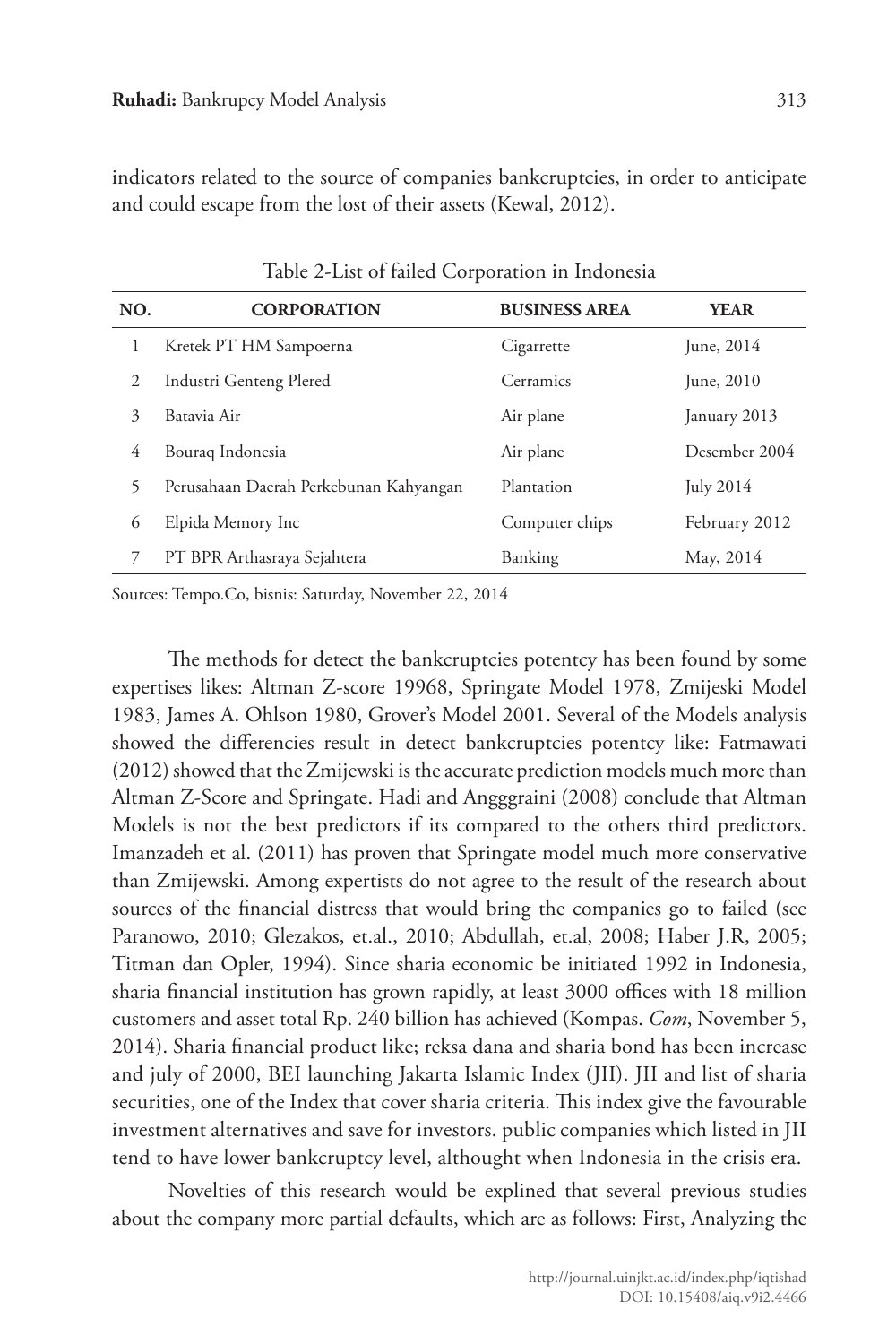potential bankruptcy of the company using only one method (Wang and Campbell, 2010); Second, analyzing the potential bankruptcy of companies use two or more methods, to determine the best method; Third, analyzes the factors that influence the potential bankruptcy of the company by simply involving the company's fundamentals (Salehi and Abedini, 2009; Paranowo, 2010); and Fourth, analyzes the factors that influence the potential bankruptcy of the company involves macroeconomic indicators and the company's fundamentals (Veronica, et.al., 2014). This study differs from previous studies: First, involves two distinct groups of companies, Sharia and non\_sharia. Second, this study involves three concepts of variables as factors that influence the potential bankruptcy include are: financial performance indicators, macro economic indicators, , and good corporate governance indicators.

Based on background above, this research be intended to do examination of bankcruptcy potentcy for both the group, using Altman Z score, Springate and Zmijewski. Analysing factors that influence to the bankcruptcy by involving macro economic indicators; financial performance indicators; and multiple regression analysis would be used as the methods in detect bankcruptcy potencial for each group of company.

The purpose of this study is to resolve or answer the formulation of the problems outlined in the above question as follows: First, to identify bankruptcy prediction model, which is the most accurate of the three models; Altman, Springate and Zmijewski. Second, by using the most accurate models are expected to be found which has the less potential bankruptcy between sharia and non sharia.Third, which factors those are financial performance indicators, corporate governance indicators and macro economic indicators that infuence to the potential bankcruptcy for both group of the companies.

### **Literature Review**

Financial disstres is a condition that describes companies that are experiencing financial difficulties, meaning that the company in a position not safe from the threat bankruptcy. The bankruptcy of the company is characterized by a decrease in financial conditions that occur continuously. The conditions are most easily seen from the company experiencing financial disstres is a violation of debt payment commitments accompanied by the termination of the payment of dividends. The financial distress caused by a series of fail in decision-making and a lack of supervision of the financial management of the company (Brigham and Daves, 2003). This gives the conclusion that there are no guarantees for large companies avoid these issues, because of financial distress related to finance which each company must deal with the finances to maintain continuity of operations (Imanzadeh et al., 2011).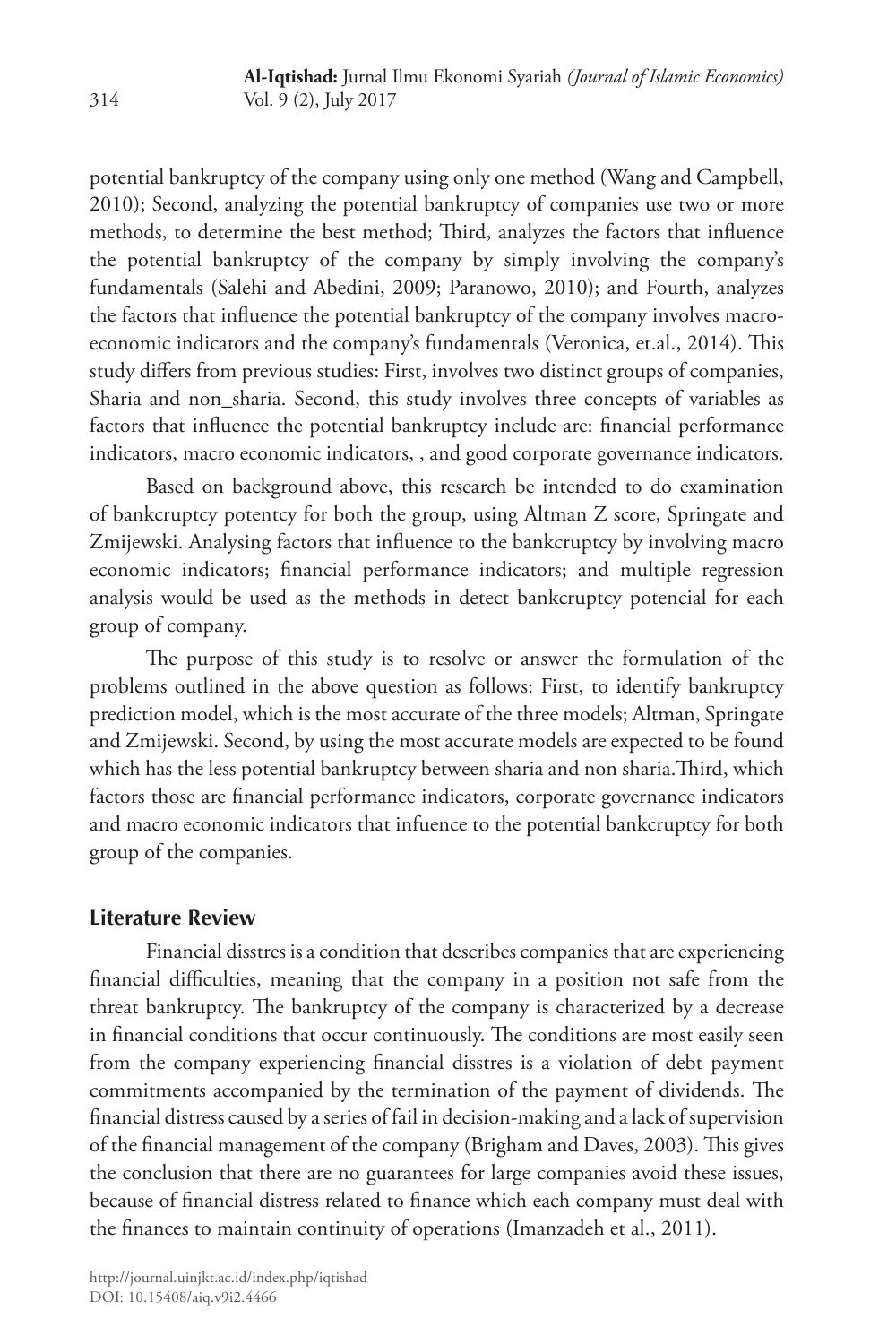The sources of bankruptcy can be derived from the internal and external factors. Internal factors such as lack of management experience, lack of knowledge in the use of assets and liabilities effectively. While external factors include; inflation,

tax and legal systems, the depreciation of foreign currencies, and other reasons. The causes of financial distress of the company is more micro, among the factors are (Damodaran, 2011): First, difficulty cash flow. This occurs when revenue are not sufficient to cover operating expenses, cause of the company operating activities. Second, the amount of debt. Debt collection policy to cover the company's operations costs to pay interest charges periodically and restore the principal debt in the future. Third, the losses for several years. The operating loss experienced by the company would lead to a negative cash flow. Although the company can overcome the three things above, not necessarily the company can avoid financial distress, because there are external factors that cause financial distress. The external factors that can lead to financial distress is the macro economic nature.

Corporate governance as a set of mechanisms that will protect investors against dangerous stunt performed by people within the company to the capital that they invested in the company. The basic principles of good corporate governance contained in the general guidelines of good corporate governance Indonesia, can be expressed as follows: First, transparency, the company must provide information, relevant, accessible and understood by stakeholders; Second, accountability, companies must be accountable for performance in a transparent and fair; Third, responsibility, the company must comply with the legislation and to implement responsibilities towards society and the environment; Fourth, independency, the company is managed independently without any conflict of interest and influence management that do not fit the principles of healthy corporate; Fifth, fairness, companies must pay attention to the interests of shareholders and other stakeholders based on the principles of fairness and equality.

Referring to the above description, it would require a structure and a mechanism to ensure the implementation of the five basic principles of the good corporate governance. Some indicators are often used as a proxy of good corporate governance can be summarized as follows (Argüden, 2013): First, the shareholding structure; Second, the proportion of independent board members; and Third, size of the board directors.

Financial performance is the determination of the measures that can identify the success of a company in generating profits. The financial performance is the company's ability to manage and control its resources. Thus, the financial performance is the achievement of management, particularly financial management in achieving the company's profit in order to maximize the frm's value and the level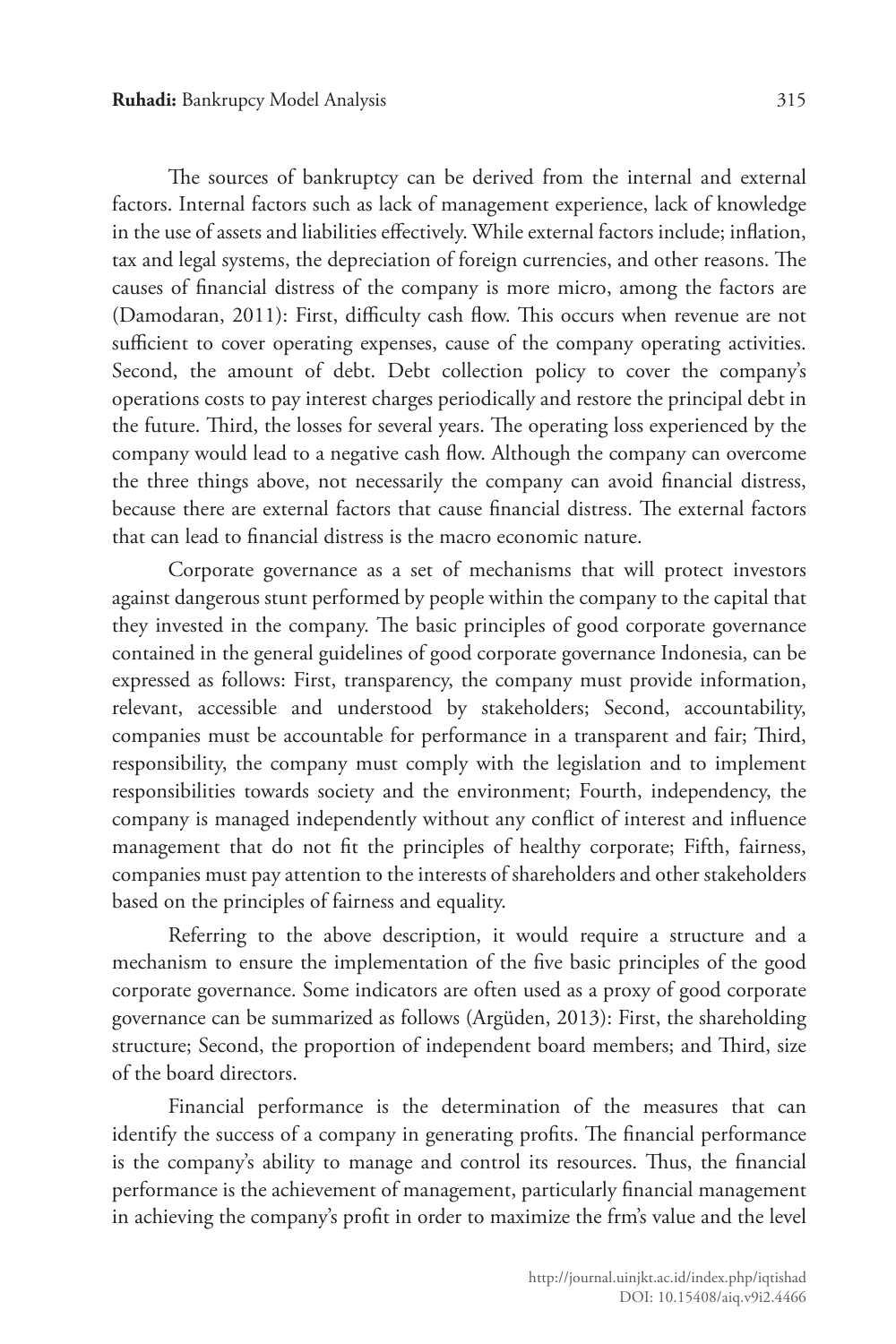of shareholder wealth. The measurement of performance of public companies is a difficult concept, both in definition and measurement, because as a multidimensional construct performance (Ghosh, 2013). Assessment using a single measurement dimension is not able to provide a comprehensive understanding. Therefore, the measurement of financial performance should be using or integrating the diverse dimensions of measurement.

Financial ratio analysis is a common method used to measure the performance of companies in the financial sector. The ratio is a tool that compares one thing with the other so as to show the relationship of a financial statement of the balance sheet and income statement. There are several motivations to examine the data in the form of ratios, (Wang and Campbell, 2010): First, attempt to control the effect of the difference in size between the companies for some time; Second, to make the data in satisfying the assumptions underlying the statistical analysis tools, such as regression analysis; Third, test a theory in which the ratio is the variable of interest; Fourth, utilizes the empirical nature of collisions that can be observed between financial ratios and estimates or predictions of some variables of interest.

The financial statements like; balance sheet, income statement and cashflows statement have not been able to provide maximum benefits to the users, before it is processed in the form of a ratio (Wang and Campbell, 2010). Thus, studies using secondary data from the financial statements, have not been optimally provide the indicator overall usefullness of the information contained in the financial statements as financial accounting information system products.

Macroeconomic conditions in an environment that may affect the company's operations. The investor's ability to understand and predict the macro-economic conditions in the future, will be very useful in making profitable investment decisions. Macro-economic indicators are often linked to capital markets, interest rate fluctuations, inflation and exchange rate. In theory, between the interest rate and financial performance and the company's stock price has a negative relationship. The high interest rates will affect the present value of the cash flow of the company, so that investment opportunities will not be as attractive anymore. The high interest rates also will increase costs of capital for the company and lead to the return required by investors will increase. The high inflation rate is usually associated with economic conditions that are too hot (over-heated). That is, the economic conditions experienced in demand for products that exceed the capacity of product offerings, so prices tend to rise. Inflation is too high will cause a decrease in the purchasing power of money. In addition, high inflation can also reduce the level of real income obtained by investors from their investments. Exchange rate is a macroeconomic variables that influence the volatility of financial performance and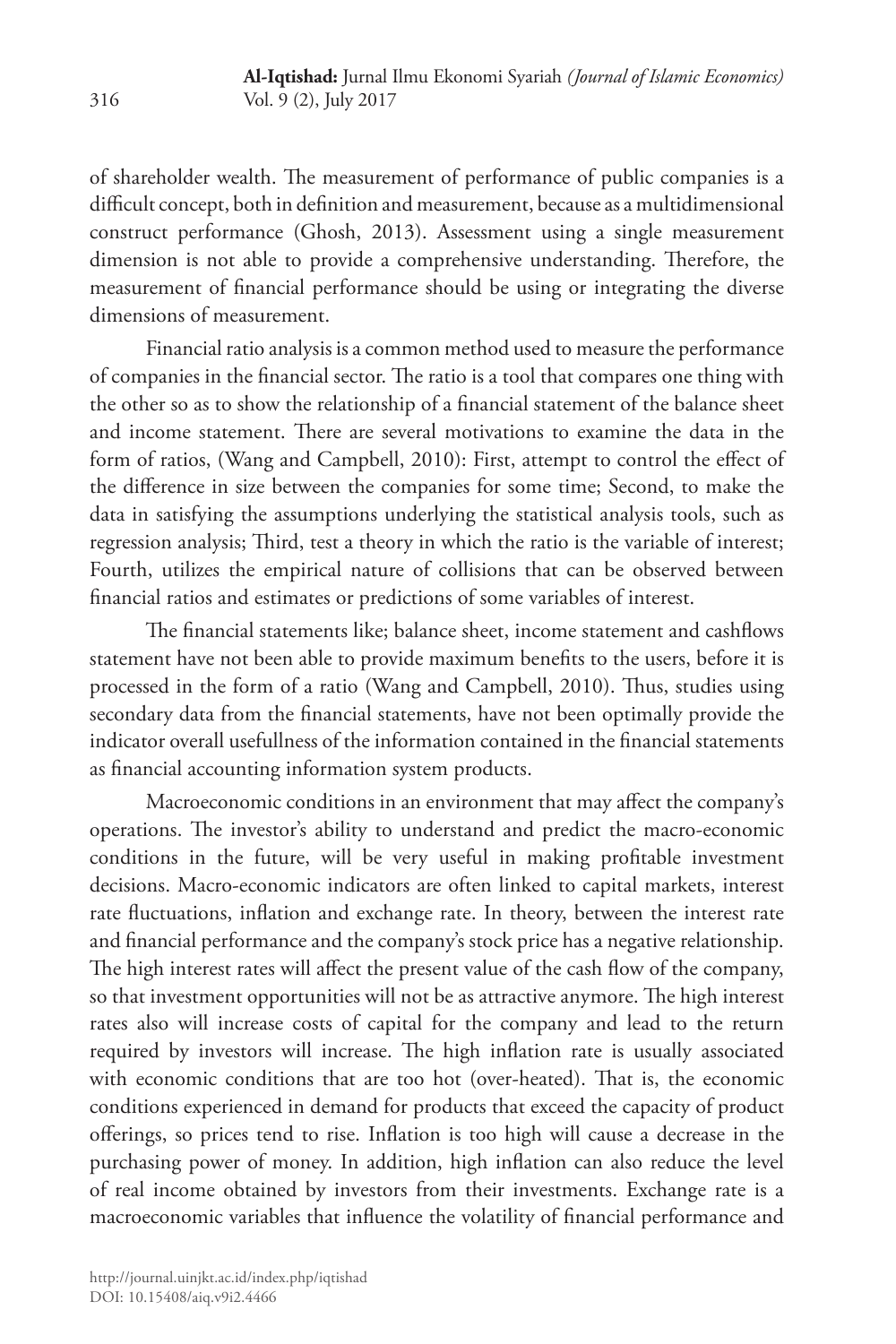stock price. The depreciation of the domestic currency will increase export volume. When the international market demand is quite elastic it will improve the cash flow of domestic companies, which then increases in stock prices, which is reflected in CPI (consumer price index). Conversely, if the issuer to buy domestic products, and has debt in the form of dollars, the company's performance and share price will fall. The depreciation of the exchange rate, in turn, would raise the stock price reflected on CPI in the economy experiencing inflation.

Instrument development of Islamic Capital Market in Indonesia began PT. Dana Reksa Investment Management (DRIM) launched the Jakarta Islamic Index (JII) which includes the stocks of issuers whose operations meet the category of sharia law. According to the DSN (Dewan Syariah Nasional or National Sharia Board) declaration, No.40/DSN-MUI/X/2003 Article 3, the category of stocks that are not included in the index of sharia, among others, the following: First, enterprises gambling and games are classified as gambling or trafficking of prohibited according to the word of God in QS. Al-Maidah {5}: 90-91; Second, Conventional financial institution (usury) including conventional banking and insurance in accordance with the word of God in QS. Al-Imron {3}: 130; Third, businesses that produce, distribute and trade food and drink that are unclean (haram); Fourth, businesses that produce, distribute or supply any goods or services that damage morale and haram.

#### **Method**

The population of this research is all manufacturing companies listed in Indonesia Stock Exchange. The population is divided into two categories: Sharia manufacturing company and non\_sharia. Observation period between the years 2010-2014. Sampling using purposive sampling. Meanwhile, the company sample criteria used are: (1) to publish its financial statements as of 31 December 2005 to 2014; (2) meet the identified category sharia and non\_sharia categories; (3) provided data on the percentage of shares held by other institutions; and (4) provided data on the number of board members and the number of independent board members.

The data used in this research is quantitative data, that is represented by a number that indicates the value of the variable. Meanwhile, the source of the data used is secondary data that is obtained from; (1) Indonesian Capital Directory Markers (ICMD), for publication in 2010 until 2014; (2) Annual report for all the companies selected as members of the sample, published from 2010 to 2014; (3) JSX Monthly Statistic, for publication in January 2010 until December 2014.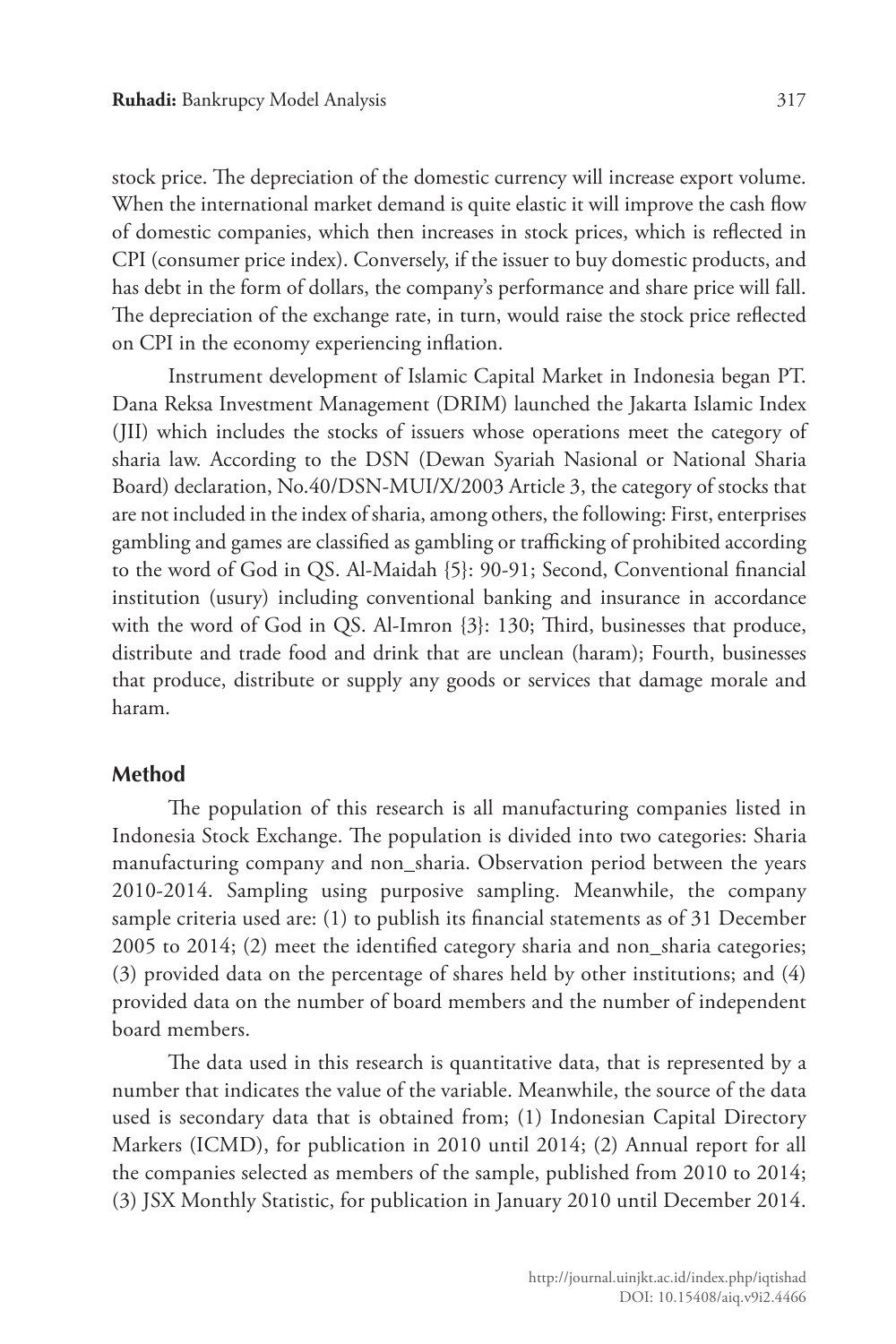This study uses three analysis of bankruptcy model, are: Altman Z-Score; Springate; and Zmijewski. These models are used to analyze the condition of the company, that divide into sharia companies manufacturing group and non\_sharia group. Furthermore, bankruptcy model analysis, most appropriate (best) for each of the groups of companies were analyzed using Mean Square Error (MSE) of the indexs score calculated from each model used. To determine the most appropriatte model is to select the lower mean square error (MSE) from the accuratte models choosen.

# **Altman Z\_Score Model**

Altman found five types of financial ratios that can be combined to see the difference between a company that went bankrupt and were not bankrupt. Altman Z-Score is determined using the following formula:

 $Z\_score = 0,012X_1 + 0,014X_2 + 0,033X_3 + 0,006X_4 + 0,999X_5$  (1)

Description:

 $X_{\textit{l}}$  = Working Capital to Total Assets;

 $X_{2}$  = Retained Earnings to Total Assets;

 $X_{3}$  = Earnings Before Interest and Taxes to Total Assets;

*X4* = Market Value Equity toBook Value of Total Debt;

 $X_{5}$  = Sales to Total Assets

Score classification result that used by Altman is: Score Z> 2.99 healthy companies; Score Z <1.81, the company classified the potential bankrupt; Score between 1.81 to 2.99 of companies classified in the gray area, the cut-off for this index is 2.675.

# **Springate Bankruptcy Model**

Springate models using step wise multiple discriminate analysis to pick 4 of 19 financial ratios and formulate a model of analysis, as follows:

 $S = 1.03 A + 3.07 B + 0.66 C + 0.4 D$  (2)

Description:

A = Working Capital to Total Assets Ratio;

B = Net Profit before Interest and Taxes to Total Assets Ratio;

- C = Net Profit before Taxes to Current Liabilities;
- D = Sales to Total Asset Ratio.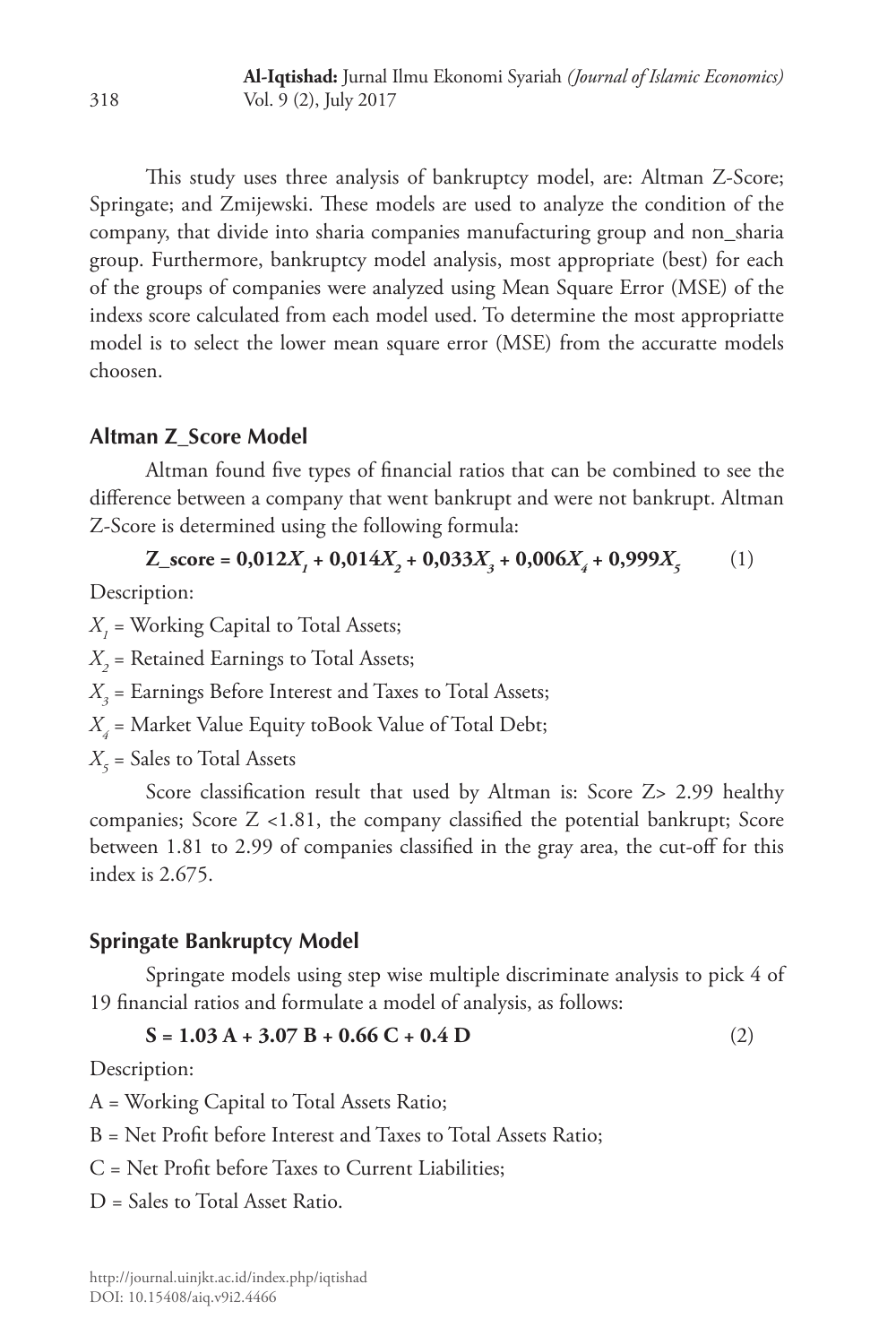Springate models have a standard which the company has a Z score> 0,862 classified healthy company, while the company has a Z score <0,862 classified as potentially bankrupt company.

#### **Zmijewski Bankruptcy Model**

Expansion of bankruptcy prediction studies conducted Zmijewski (1983). F-test indicator to the rate of return, liquidity, leverage, turnover, firm size, and stock return volatility, showed a significant difference between the company's healthy and unhealthy. The model developed Zmijewski is as follows:

$$
X = -4,3 - 4,5 X1 + 5,7 X2 - 0,004 X3
$$
 (3)

Where:

 $X_1$  = Earnings After Taxes to Total Assets Ratio;

 $X_2$  = Total Debt to Total Assets Ratio;

 $X_3$  = Current Assets to Current Liabilities Ratio

#### **Mean Paired Sample Test**

Paired sample z-test was used to test for differences in the analysis results of potential bankruptcy between sharia and non\_sharia group of companies. This testing is done to identify whether the average potential bankruptcy of a sharia group lower than group of non\_sharia.

#### **Determinants Analysis of Corporate Bankruptcy**

Based on the model of empirical research, it is known that the potential bankruptcy of the company was affected by the financial performance indicators, macro economic indicators and corporate governance indicators. Furthermore, financial performance indicators proxy for the four variables, namely: return on investment as; total asset turnover; current ratio; and debt to assets ratio. Macro economic indicators proxied by three variables: mean of inflation; the mean of the interest rate; and mean of exchange rates. Corporate governance indicators proxy for the four variables, namely: institutional ownership; size of board directors; independent boards; and managerial ownership.

 $MTNS = \alpha + \beta_1$   $ROI + \beta_2$   $TATO + \beta_3$   $CTR + \beta_4$   $DAR + \beta_5$   $MOI + \beta_6$   $MIR + \beta_7$   $MER$ *+ β<sup>8</sup> INWN + β<sup>9</sup> SOBD + β10 BIND + β11 MGWN + ε (4)*

 $MTSY = \alpha + \beta_1$   $ROI + \beta_2$   $TATO + \beta_3$   $CTR + \beta_4$   $DAR + \beta_5$   $MOI + \beta_6$   $MIR + \beta_7$   $MER$ *+ β<sup>8</sup> INWN + β<sup>9</sup> SOBD + β10 BIND + β11 MGWN + ε (5)*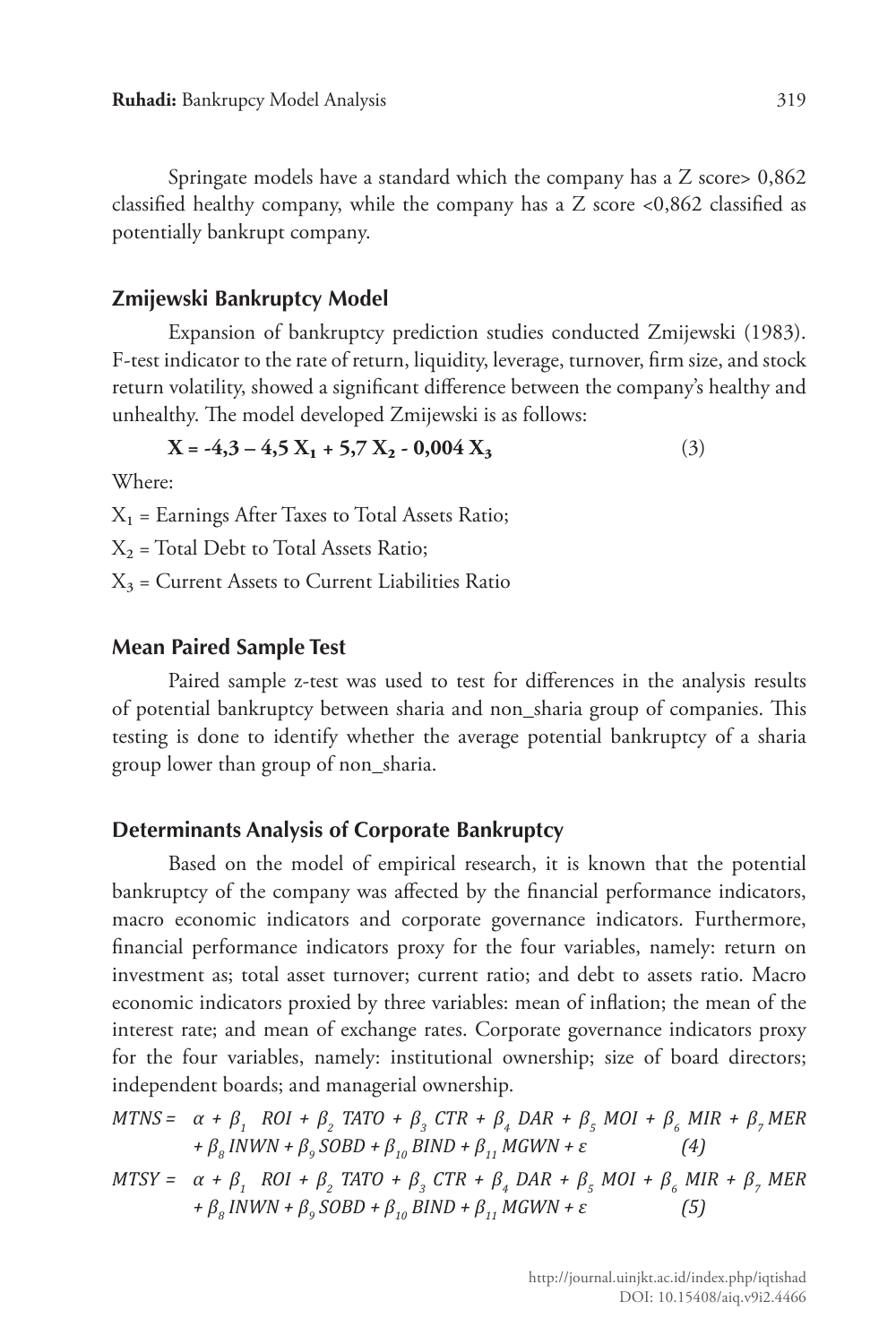Where:

| <b>MTNS</b> | = Best Model For Non-Sharia group |
|-------------|-----------------------------------|
| MTSY        | = Best Model For Sharia Group     |
| ROI         | = Return on Investment            |
| CTR         | = Current Ratio                   |
| MOI         | $=$ Mean of Inflantion            |
| TATO        | = Total Asset Turn Over           |
| DAR         | $=$ Debt to Asset Ratio           |
| <b>MER</b>  | = Mean of Exchange Rate           |
| MIR         | = Mean of Interest Rate           |
| SOBD        | = Size of Board of Directors      |
| <b>INWN</b> | = Institutional Ownership         |
| BIND        | = Board Independent               |
|             | MGWN = Managerial Ownership       |

### **Result and Discussion**

Configuration data from this study can be described that overall the data is taken from the Indonesia Stock Exchange (ICMD), then ICMD taken only group of manufacturing companies and then categorized into two groups of companies are Sharia and Non\_sharia. Data collected included the time span from 2010 to 2014 (5 years). In details, the year 2010 can be collected as many as 131 observations with details of companies manufacturing group sharia stock index 75 observations and 56 observation non\_sharia index. In 2011 the same as in 2010, the year 2012 can be collected as many as 136 observations with details of group sharia stock index 105 observations and 31 observation group of non sharia index. 2013 can be collected as many as 137 observations with details of group sharia stock index 105 observations and 32 observation group of non\_sharia index. 2014 can be collected as many as 135 observations with details of companies manufacturing group sharia 98 observations and 37 observation group of non\_sharia index. Overall, therefore, the observation data in total is 670, in the span of 5 years from 2010 to 2014 with details of 458 sharia groups and 212 non\_sharia groups.

Table 3, shows the score of each potential bankruptcy, drawn from 458 observational data for a sharia group manufacturing company. The first is the Altman model shows the average score of a potential bankruptcy at 1.6236, while the lowest was -0.74 and the highest was 51.99, this indication shows the range of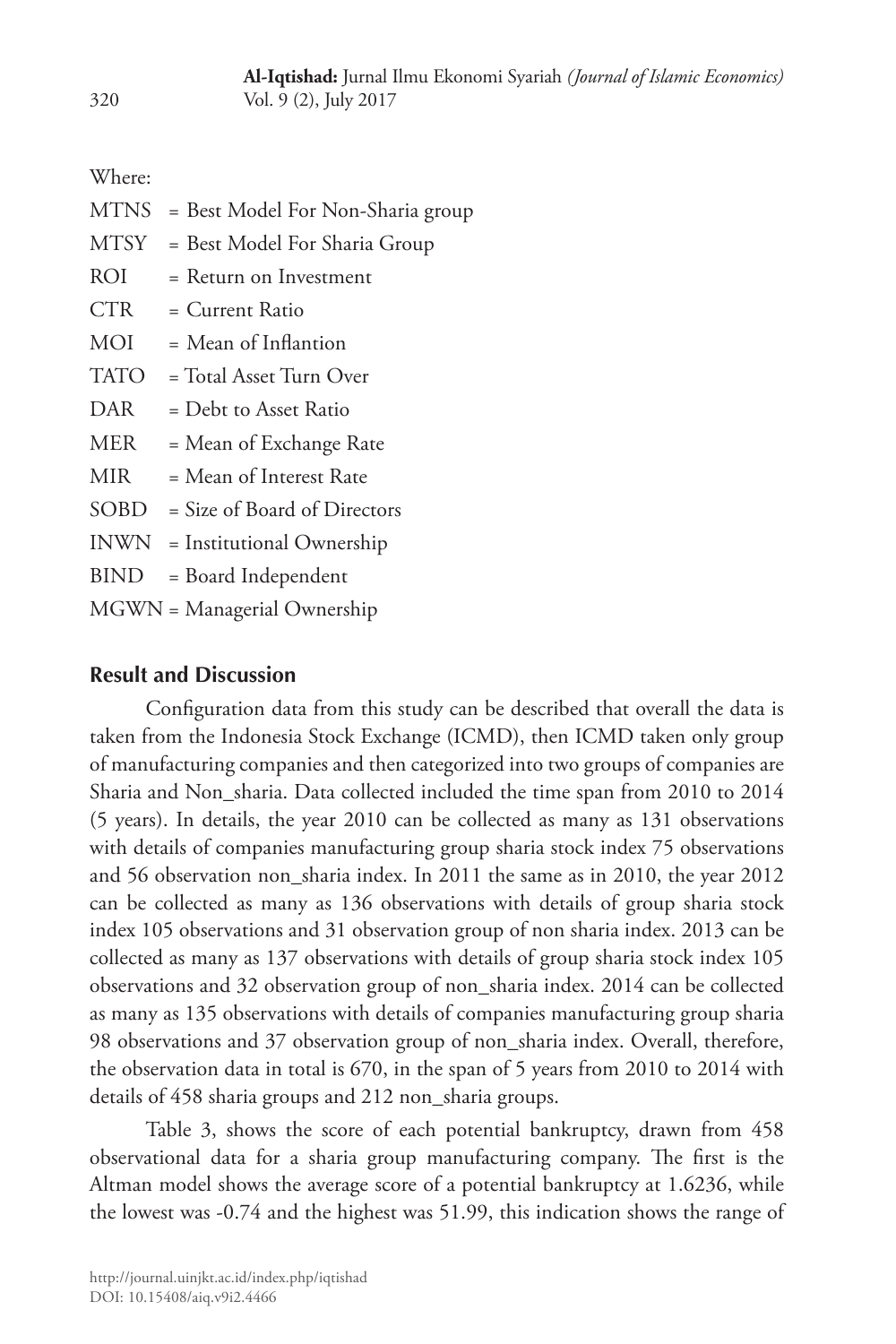numbers that is large enough 52.73 with a standard deviation of 3.86. The second is Springate models, shows the average score of a potential bankruptcy at 1.2595, with a minimum value is -10.22, maximum value is 13.64 and 23.87 range with standard deviation of 1.34. While the third is a model Zmijewski figures show the average score with a potential bankruptcy -2.1665 and -5.60 minimum value and the highest value is 17.61 and 23.21 as well as a range of values with standard deviation of 1.85.

| <b>ISSI</b>           | N<br>Range |                            | Minimum          | <b>Max</b> |           | Mean                                               | <b>SD</b> | <b>Variance</b> |  |
|-----------------------|------------|----------------------------|------------------|------------|-----------|----------------------------------------------------|-----------|-----------------|--|
|                       |            | <b>Statistic Statistic</b> | <b>Statistic</b> |            |           | Statistic Statistic Std. Error Statistic Statistic |           |                 |  |
| Altman                | 458        | 52,73                      | $-.74$           | 51.99      | 1,6236    | .18058                                             | 3,86464   | 14,935          |  |
| Springate             | 458        | 23,87                      | $-10.22$         | 13.64      | 1,2595    | .06257                                             | 1,33905   | 1.793           |  |
| Zmijewski             | 458        | 23,21                      | $-5,60$          | 17,61      | $-2,1665$ | .08655                                             | 1,85225   | 3.431           |  |
| Valid N<br>(listwise) | 458        |                            |                  |            |           |                                                    |           |                 |  |

Table 3-Description Statistics Manufacturing Company Sharia Group

Source: Processed from data

The following Table 4, shows the number of potential score bankruptcy for each models that taken from 212 observational data for a non\_sharia group of manufacturing companies.

|                       | N   | Range | Min.     | Max.                                              | Mean   |           | <b>SD</b>        | Variance         |  |
|-----------------------|-----|-------|----------|---------------------------------------------------|--------|-----------|------------------|------------------|--|
| <b>NON ISSI</b>       |     |       |          | Statistic Statistic Statistic Statistic Statistic |        | <b>SE</b> | <b>Statistic</b> | <b>Statistic</b> |  |
| Altman                | 212 | 9,97  | ,00      | 9,97                                              | 1,0726 | .06644    | .96735           | ,936             |  |
| Springate             | 212 | 38,93 | $-27,52$ | 11,41                                             | .5856  | .17834    | 2,59671          | 6.743            |  |
| Zmijewski             | 212 | 30,06 | $-8,53$  | 21.53                                             | 5383   | .28462    | 4,14418          | 17,174           |  |
| Valid N<br>(listwise) | 212 |       |          |                                                   |        |           |                  |                  |  |

Table 4-Description Statistics Manufacturing Company Non\_Sharia Group

Source: Processed from data

The first is the Altman model shows the average score of a potential bankruptcy at 1.0726, while the lowest was 0.00 and the highest was 9.97, with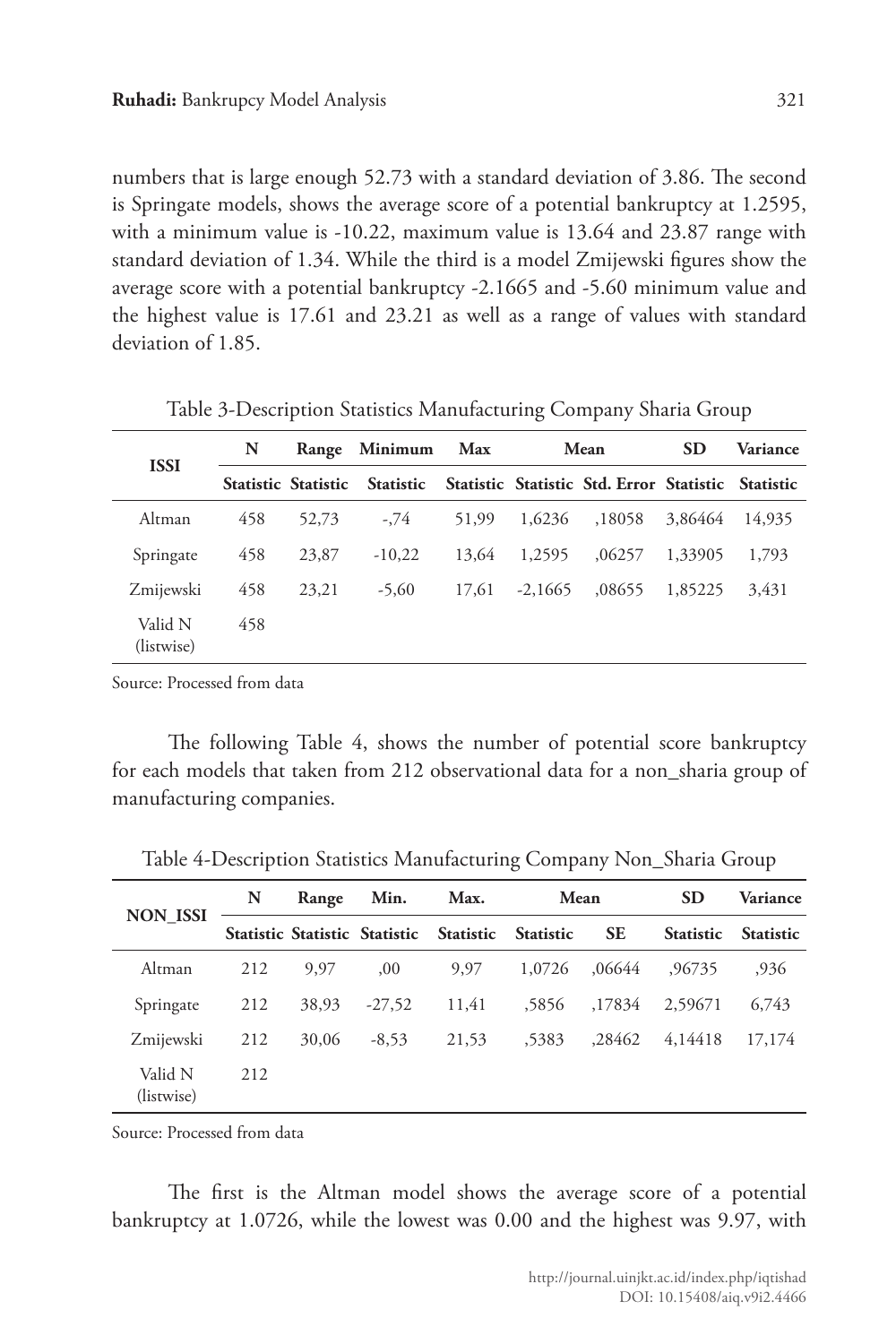a range that is large enough numbers of 9.97 and a standard deviation of 0.97. The second models Springate shows the average score of a potential bankruptcy at 0.5856, with a maximum value 11.41 and a minimum -27.52 and the range of 38.93 with a standard deviation of 2.597. While the third is Zmijewski figures, show the average score of a potential bankruptcy at 0.5383 with a minimum value of -8.53 and its highest value was 21.53 and 30.06 as well as a range of values with standard deviation of 4.14.

### **Bankruptcy Prediction Model**

The analysis to the error level of 3 prediction model of potential bankruptcy used to investigate the two categories (Sharia and Non\_Sharia) can be identified as follows:

| Table 5-Error level of prediction Mean Square Error (MSE) |                  |                 |               |               |       |            |      |      |      |      |
|-----------------------------------------------------------|------------------|-----------------|---------------|---------------|-------|------------|------|------|------|------|
|                                                           |                  | <b>BANKRUPT</b> |               | <b>SUCCES</b> |       | <b>MSE</b> |      |      |      |      |
| <b>NO</b>                                                 | <b>METHODS</b>   | <b>FRO</b>      | $\frac{0}{0}$ | <b>FRO</b>    | $\%$  | 2010       | 2011 | 2012 | 2013 | 2014 |
|                                                           | <b>ALTMAN</b>    | 392             | 85,59         | 66            | 14.41 | 9.02       | 0.55 | 0.71 | 1.44 | 0,67 |
| Sharia                                                    | <b>SPRINGATE</b> | 154             | 33.62         | 304           | 66,38 | 1,70       | 0,95 | 0.94 | 3.92 | 1,33 |
|                                                           | ZMIJEWSKI        | 18              | 3.93          | 440           | 96,07 | 1,08       | 1.06 | 1.62 | 2.76 | 1,72 |
|                                                           |                  |                 |               |               |       |            |      |      |      |      |
| Non                                                       | <b>ALTMAN</b>    | 182             | 85,85         | 30            | 14.15 | 0.97       | 1.40 | 0.67 | 1,05 | 0,75 |
| Sharia                                                    | <b>SPRINGATE</b> | 127             | 59,91         | 85            | 40.09 | 3.91       | 2.05 | 2,52 | 4.48 | 1,28 |
|                                                           | ZMIJEWSKI        | 83              | 39,15         | 129           | 60.85 | 3,58       | 3.83 | 4.64 | 4.50 | 4.05 |

Sources: Processed from data

Based on Table 5, can be seen that the smallest error of prediction is the sharia group, from 2010 until 2014 was a Altman model, only once it is larger in 2010 with a magnitude of 9.02, while for the years 2011 through to 2014 all of Altman model figure lower compared with the MSE of other models. While for non\_sharia can be observed that the Altman, during the observation period 2010 to 2014 always shows the lower number of MSE, thus it can be said that this approach is statistically provide stability prediction of potential bankruptcy better for both companies.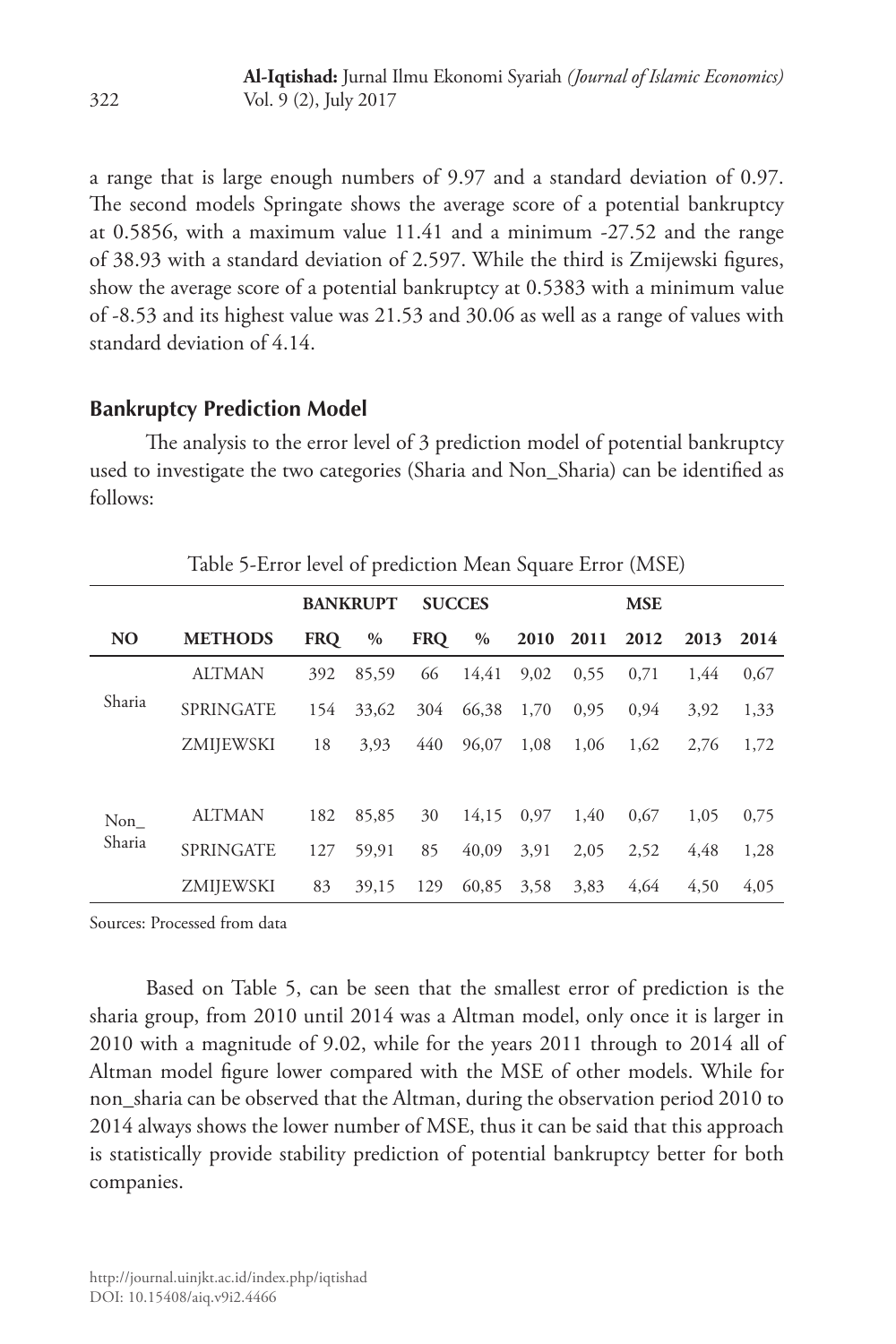#### **Analysis result for sharia**

To answer the second research question, wether that the average potential bankruptcy for group of sharia lower than non\_sharia. It can be found that the potential bankruptcy of the non\_sharia have an average of 85.85%, while the sharia is 85.59%. Statistically Altman method be able to show the difference level of potential bankruptcy of sharia lower than non\_sharia, however, to ensure it difference, it is necessary to test. Based on t test could be explain that *t calculated*  > *t\_table* or 2,04>1.196, then the position of calculated *t* is in the rejection area. It's then, the average of  $X_{\overline{I}}$  is not equal to the average of  $X_{\overline{2}}$  . Statistically there is a significant difference between the average of  $X_i$  and  $X_2$ . Thus it can be said that statistically there's enough evidence that the intensity of the potential bankruptcy of a sharia significantly different to non\_sharia. In other words, referring to the magnitude of the potential bankruptcy found that the intensity of the potential bankruptcy of a sharia group is smaller than the non\_sharia.

In this section analyze some of factors that affect the predicted Altman Z-Score, for the sharia and non-sharia. The factors may affect the predicted Altman Z-Score are: 1). Macroeconomic conditions proxy for the rate of inflation (INFLA), the rupiah exchange rate against the US dollar (EXCHANGE) and the interest rate of Bank Indonesia (BIRATE); 2). Corporate governance mechanism proxy for institutional owneship (INWN), independent board (BINDT) and board size (BSIZE).

The data collected were obtained 458 pairs of the enterprise data, and to obtain the normality then we eliminated of 316 data pairs. So the amount of data analyzed were 142 pairs of the enterprise data. Furthermore, to get a research model that has better goodness of fit, then BIRATE placed as an intervening variable in effect EXCHANGE INFLA and the Altman Z-Score. Summary of the results of data analysis that be processed by AMOS expressed as follows.



Source: Processed from data used to Amos program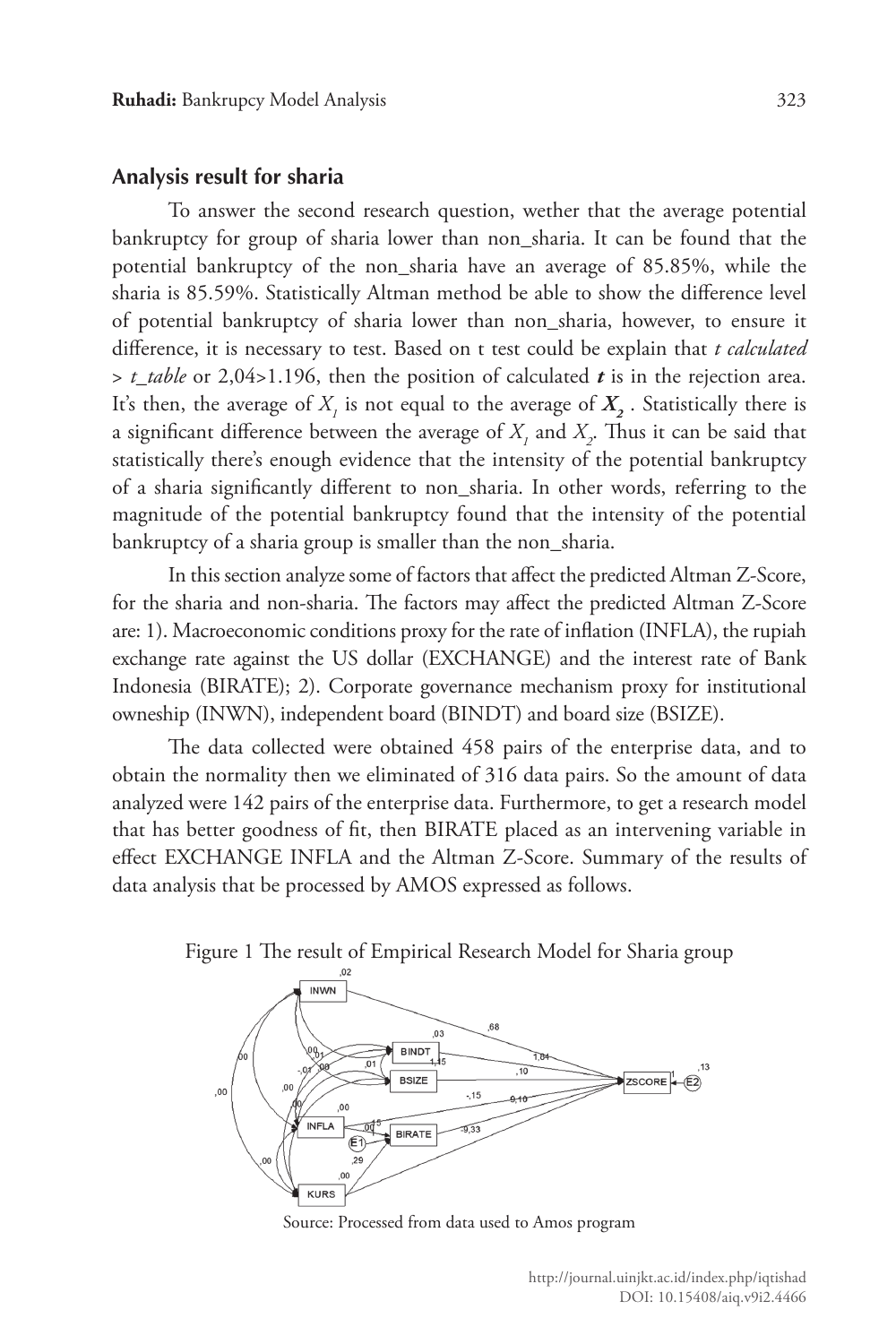Based on the path analysis results are presented in Figure 1, show that coefficients and the direction of causal relationships among variables, then compiled two structural equation as follows:

BIRATE = + 0,150 INFLA + 0,290 KURS + 
$$
\varepsilon_r
$$
................. (6)  
\n $P$  (sig-t) (0,000) (0,000)  
\nZ-SCORE = + 0,681 INWN + 1,839 BINDT + 0,099 BSIZE  
\n $P$  (sig-t) (0,000) (0,000) (0,000)  
\n- 0,146 INFLA - 9,334 KURS + 9,103 BIRATE +  $\varepsilon_2$ .......... (7)  
\n $P$  (sig-t) (0,946) (0,008) (0,124)

Effects of macro-economic, proxy for the rate of inflation (INFLA) and the rupiah (RATE) to the interest rate of Bank Indonesia (BIRATE) contained in equation (6), is not discussed. The causality analysis are made to developed a goodness of fit model. Assessment of the effect Corporate Governance mechanism (institutional ownership; independent board; board size) and the Macroeconomics (which is a proxy variable inflation, the exchange rate; the interest rate of Bank Indonesia) on Potential Bankruptcy of Altman Z-Score, indicated in equation (2), with the following explanation:

Institutional ownership (INWN) has positive effect (coefficient of 0.681) and significant (level of significance of 0.000) against the value of Altman Z-Score. This indicates that the greater the proportion of share ownership by other institutions, would be more secure the company against the threat of bankruptcy. An independent board (BINDT) has positive effect (coefficient of 1.839) and significant (level of significance of 0.000) against the Altman Z-Score. This indicates that the greater the proportion of independent board members of the company, will be more secure against the threat of bankruptcy. The board size (BSIZE) has positive effect (coefficient of 0.099) and significant (level of significance of 0.000) against the Altman Z-Score. The condition shows that the larger the board size of directors, will be more secure against the threat of bankruptcy.

The rate of inflation (INFLA) has no effect (coefficient of -0.146 and a level of significance of 0.946) against the Altman Z-Score. This indicate the high and low levels of inflation has not effects to the sharia manufacturing companies group in Indonesia Stock Exchange. The value of the rupiah against the US dollar (RATE) has negative effect (coefficient of -9.334) and significantly (level of significance of 0.008) against the Altman Z-Score. This indicates that the weakening of rupiah against the US Dollars, would be the greater to threat of bankruptcy for a sharia group. The interest rate of Bank Indonesia (BIRATE) has no effect (coefficient of 9.103 and a level of significance of 0.946) against the Altman Z-Score (Z-SCORE).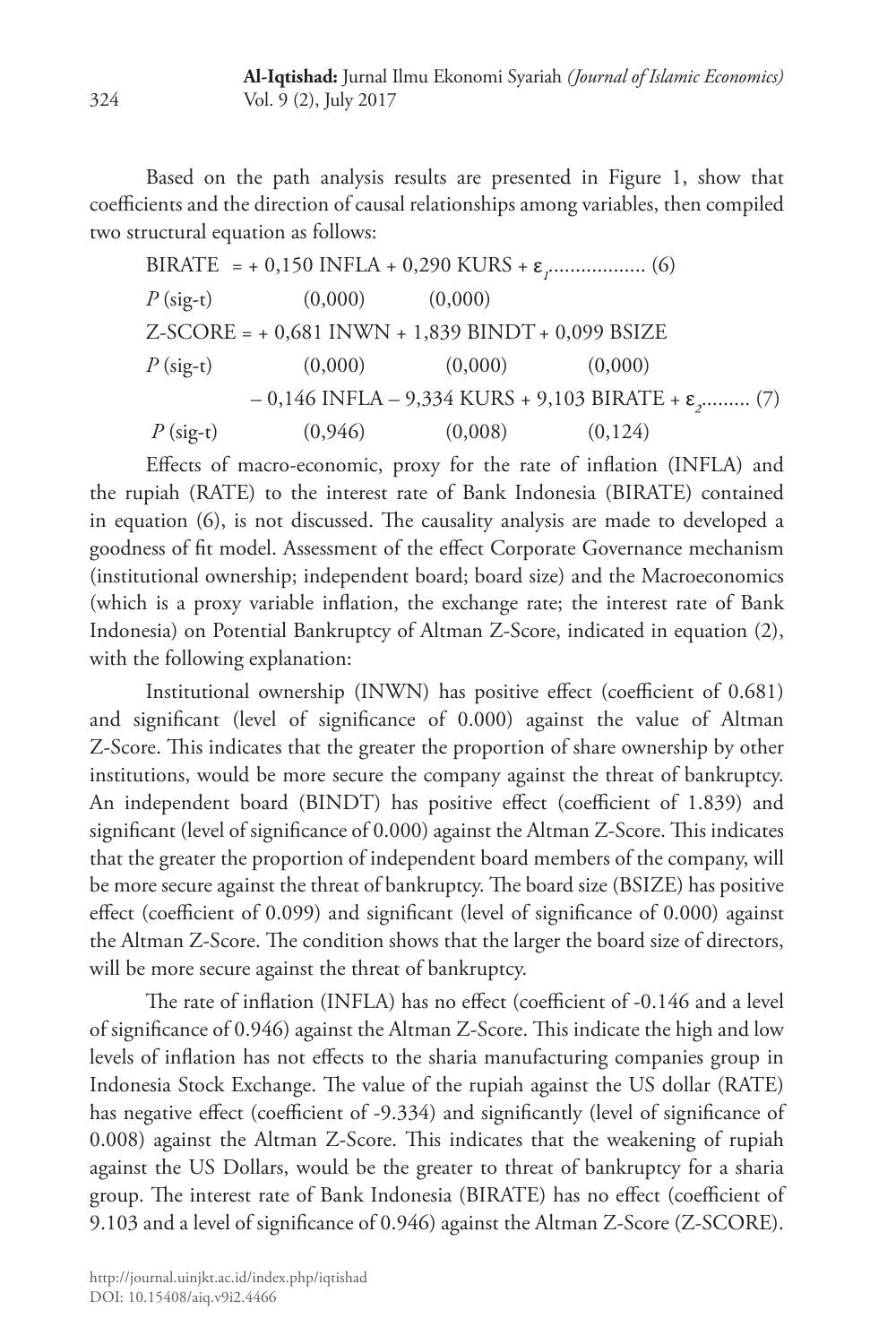This indicates that the level of the interest rate of Bank Indonesia does not pose a threat of bankruptcy for sharia group.

# **Analysis result for non\_sharia**

The data collected were obtained 212 pairs of the enterprise data, and to obtain the normality then cuting some data until to reach the amount of 127 data pairs were eliminated. So the amount of data being analyzed is 85 pairs of the company's data. Furthermore, to get a research model that has better of goodness of fit, then BIRATE placed as an intervening variable in effect EXCHANGE INFLA and the Altman Z-Score. Summary of the results of data analysis expressed as follows.

Figure 2 The result of Empirical Research Model for non\_sharia group



Source: Processed from data used to Amos program

Based on the path analysis results are presented in Figure 2, includes coefficients and the direction of causal relationships among variables, then compiled two structural equation as follows:

BIRATE = + 0,048 INFLA + 0,148 KURS + 
$$
\varepsilon
$$
<sub>*f*</sub>................. (1)  
\n $P$  (sig-t) (0,045) (0,000)  
\nZ-SCORE = + 1,295 INWN + 0,026 BINDT + 4,913 BSIZE  
\n $P$  (sig-t) (0,000) (0,416) (0,635)  
\n+ 0,443 INFLA – 5,763 KURS + 0,773 BIRATE +  $\varepsilon$ <sub>*g*</sub>........ (2)  
\n $P$  (sig-t) (0,086) (0,080) (0,743)

Results of testing the effects of macro-economic conditions proxy for the rate of inflation (INFLA) and the rupiah (RATE) to the interest rate of Bank Indonesia (BIRATE) contained in equation (3), not discussed. The causality analysis are made to developed a goodness of fit model. Assessment of the effect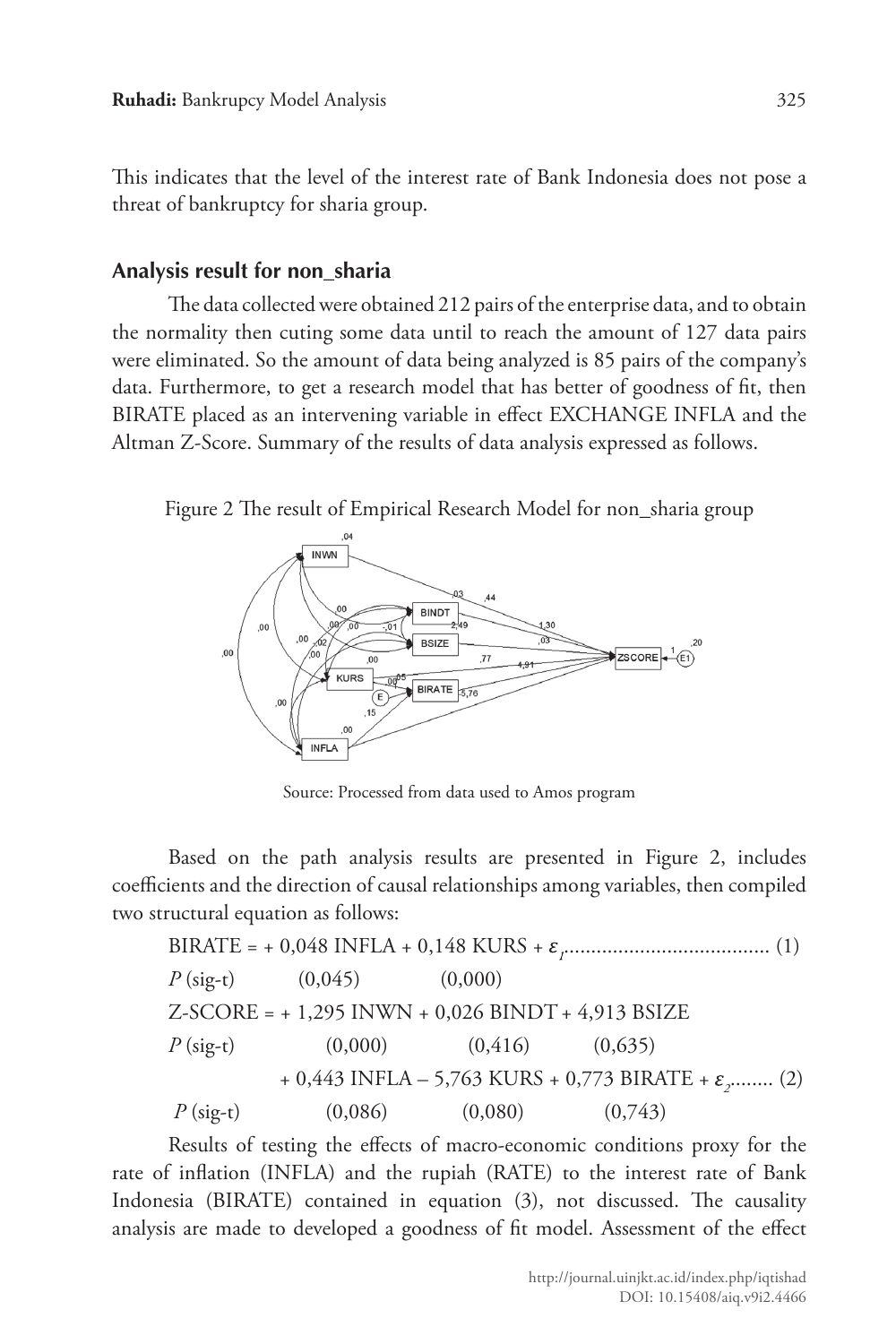mechanism of Corporate Governance (the proxy variable institutional ownership; board independent; board size) and the condition of Macroeconomics (which is a proxy variable inflation, the exchange rate; the interest rate of Bank Indonesia) on Potential Bankruptcy (which diprosi variable Z-SCORE) indicated in equation (4), with the following description:

The analysis shows that institutional ownership (INWN) has positive effect (coefficient of 1.295) and significant (level of significance of 0.000) against the Altman Z-Score. This indicates that the greater the proportion of share ownership by other institutions, will be more secure the company against the threat of bankruptcy. Independent board (BINDT) has no effect (coefficient of 0.026 and a level of significance of 0.416) against the Altman Z-Score. This indicates high or low proportion of independent board members have not made stronger or weaker for the Non\_Sharia manufacturing company group. Board size (BSIZE) has no effect (coefficient of 4.913 and a level of significance of 0.635) against the Altman Z-Score. The condition shows that the board size does not make stronger or weaker for the non-sharia manufacturing company group.

Inflation (INFLA) has positive effect (coefficient of 0.443 and 0.086 of level of significance) to the Altman Z\_score. This condition shows that the higher the inflation rate will be the greater the value of Altman Z-Score, but not significantly. The value of the rupiah against the US dollar (RATE) has negative effect (coefficient of -5.763) but not significant (level of significance of 0.080). Interest rate of Bank Indonesia (BIRATE) has no effect (coefficient of 0.773) but not significant (level of significance of 0.743) against the value of Altman Z\_score.

# **Discussion**

The results of the analysis reveal that the most accurate method of predicting bankruptcy is the Altman model, these findings theoretically support the model, which is specifically modeled for analyzing manufacturing firms. Statistically the Altman model can prove that the potential bankruptcy of a sharia group is smaller than non-sharia. The analysis result on the relationship between Altman model and corporate good governance, it can be found that the potential of bankruptcy for sharia companies is influenced positive and significantly by good corporate governance (GCG) which are three factors that include; institutional ownership, the proportion of independent directors and the size of board directors. This condition indicates that increase of these indicators will be more secure sharia companies from the threat of potential financial difficulties or bankruptcy. These components of GCG reflect that the company has basic principles related to transparent, controlled,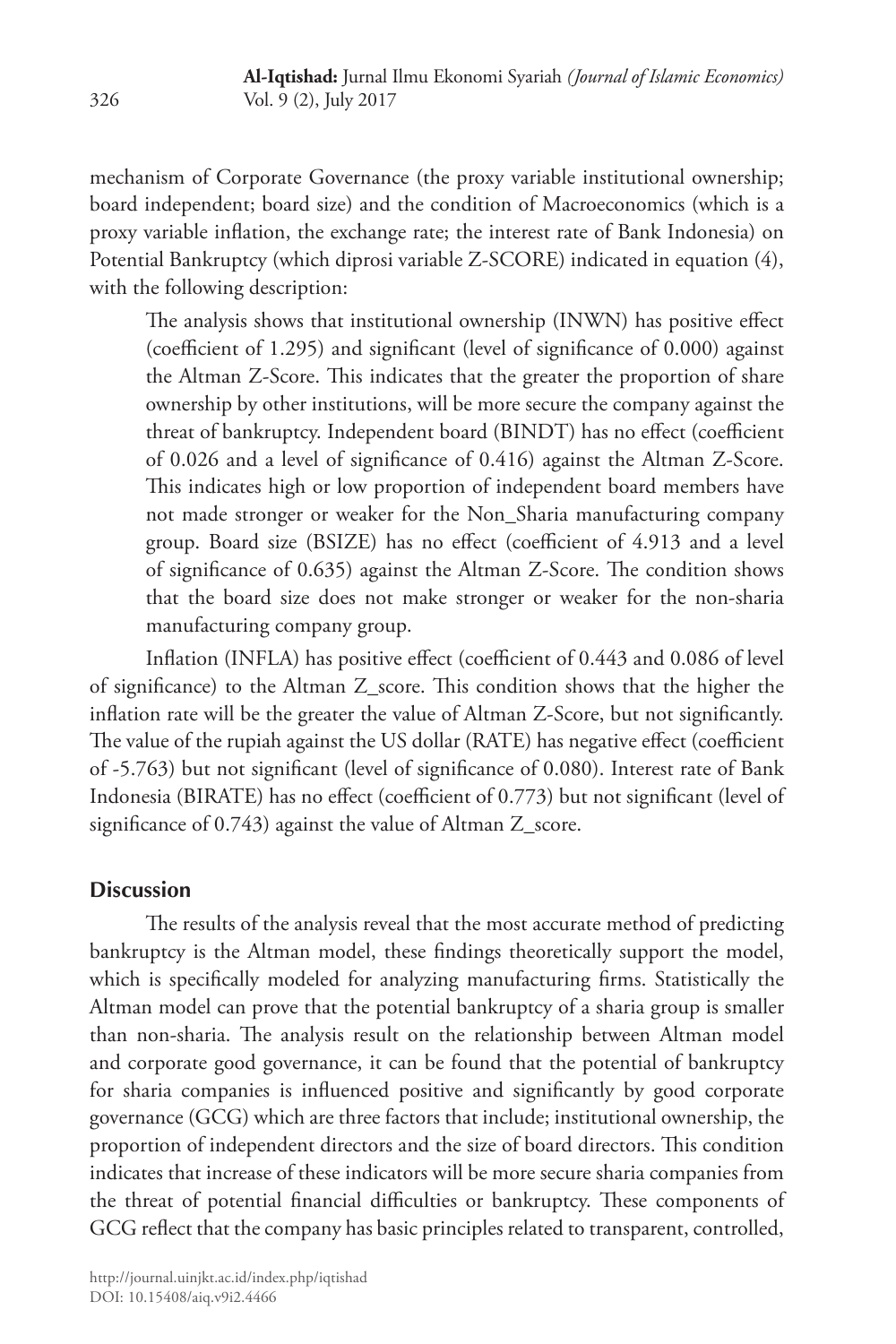responsible, independent and fair. This means that the group of sharia companies has a conducive character in supporting the achievement of corporate performance as exposed by Damodaran that among the factors that affect the financial difficulties for the company is the amount of debt, due to the necessity to cover the operating costs of the company in the form of paying interest periodically and pay the principal (Damodaran, 2011). As in Sharia provisions that the company of this group is not allowed to make any debt which is riba, but permitted funding that is capital participation. While the non-sharia group is generally obtained fund from the debt of riba (DSN No.40 / DSN-MUI / X / 2003, point 3) or (QS 3, 3).

While from the macro aspect can be identified that the only exchange rate of rupiah against the US-dollar has a negative and significant effect to the bankruptcy of sharia groups. It shows that if rupiah against the US-dollar depreciated, then would be the smaller index of bankruptcy and vice versa. It means that, if rupiah against the US-dollar depreciated, then the higher the threat of bankruptcy for the sharia companies and vice versa. The sharia will be in financial difficulties at the time of rupiah against the US dollar be depreciated. The condition will then cause decrease in sales volume, which tends to decrease the revenue and profit of the company, then lead the companies are insufficient revenues to cover operating costs caused by the company activities (Damodaran, 2011).

Based on analysis to non-sharia companies, it shows that the only macro factor that has effect to the potential of bankruptcy. This factor has a positive and significant effect on the potential bankruptcy. The finding suggest that an increase in institutional ownership will have an impact on higher security of the potential bankruptcy or financial distress. This is relevant to what Brigham said that financial difficulties can be caused by a series of failed decisions and lack of control to the financial management (Brigham and Daves, 2003). Institutional ownership appears to be able to improve control of financial management, so that the company can avoid a continuous decline in financial conditions (Ghost, 2013).

#### **Conclusion**

Based on the research question could be expressed that the most accurate model used in this analysis is Altman z\_score model, and by using the accurate model we find statistically significant that sharia companies have lower potential bankcruptcy than non sharia.

There are three factors of good corporate governance mechanism that have positive and significant effect to the prediction of potential bankruptcy for a sharia group, those are institutional ownership, the proportion of independent board members and size of the board directors. This indicates that statistically greater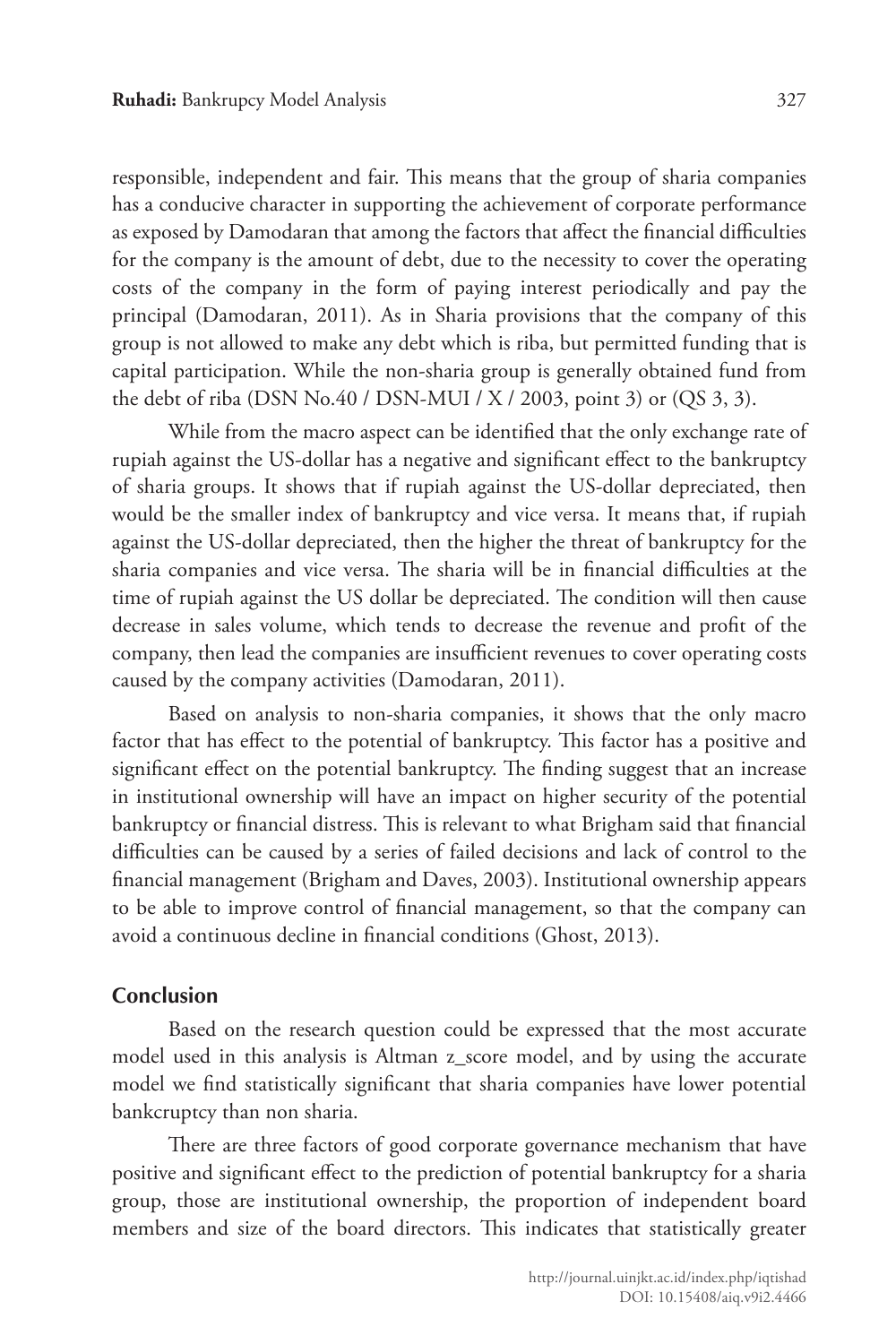of institutions ownership, the higher proportion of the independent member of directors and the increasing of the size board directors will have an impact on the higher level of companies security againt to the potential bankruptcy.

This will have implications for the management of sharia\_based companies, where normatively the sharia business group will provide resilience to both global and regional economic shocks, as these efforts are normatively supervised by the system inherently.

While the macro factors that affect only the rupiah against the US dollar, which shows a negative and significant relationship. It means that the potential bankruptcy of the sharia will increase when the exchange rate of rupiah to US dollar was depreciated. This condition indicates that if the value of the rupiah fell against the US dollar, the company group sharia tend to be in the financial difficulties. These findings have implications for the management of sharia\_based businesses, ie management must anticipate the possibility of depreciation of the rupiah against the US dollar by hedging in order to sales revenue does not decrease, so that the revenue earned can still cover the operational costs of the company.

The potential bankruptcy of non sharia companies were only statistically positive and significantly influenced by the level of institutional ownership. It means that non sharia will be save from the threat of potential bankruptcy when institutional ownership increases. It shows that institutional ownership can increase in line to the business transfarrence for management. This has implications for business management that non-sharia business is very conducive if its management involves institutional oversight.

# **References**

- Altman, E. I. (1968). Financial ratios, discriminant analysis and the prediction of corporate bankrupcy. *The Journal of Finance*, 23(4), 589-609.
- Argüden, Y. (2013). *A Corporate Governance Model: Building Responsible Boards and Sustainable Business.* Private Sector Opinion - Issue 17, A Global Corporate Governance Forum Publication*.*
- Damodaran, A. (2011). *Corporate Finance Theory and Practice* (2nd ed). New York: John Wiley & Sons Inc.
- Darsono & Ashari. (2005). *Pedoman Praktis Memahami laporan Keuangan*. Yogyakarta: Andi Publisher.
- Elmabrok, A.A. et.al.. (2012). Using Altman's Model and Current Ratio to Assess the Financial Status of Companies Quoted In the Malaysian Stock Exchange*, International Journal of Scientific and Research Publications, 2(7)*: 1-11.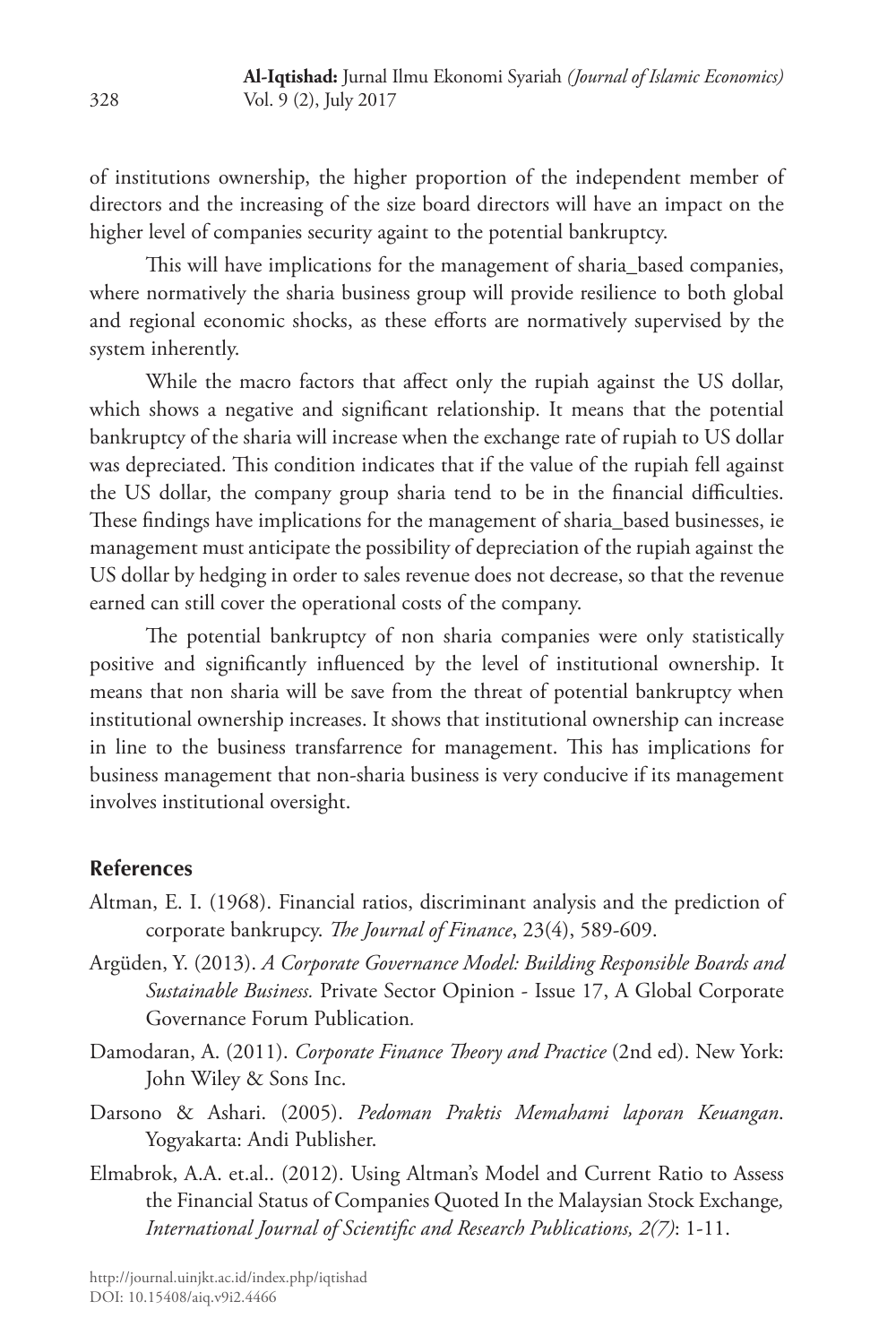- Fatmawati, M. (2012). Aplication of The Zmijewski Model, The Altman Model, and The Springate Model for delisting predictor. Economic Faculty Metro Muhammadiyah University, Lampung. *Jurnal Keuangan dan Bank,16(1)*: 56-65*.*
- Fachrudin. (2008): Some Indication of Liquidated Bank: Warning for Customers and Investors. *Professorship Inaugural Speech*. Economic Faculty, Sumatra Utara University, Medan.
- Ghosh, P. (2013). Testing of Altman's Z Score model, a Case Study of Dunlop India Ltd. Paripex-Indian*,* Faculty,Department of Business Administration, George College of Management and Science, Kolkata, *Journal Of Research 3(4):* 219-220*.*
- Glezakos, M. et.al. (2010). An Empirical Research on Early Bankruptcy Forecasting Models: Does Logit Analysis Enhance Business Failure Predictability. *European Journal of Finance and Banking Research*, *Vol. 3 (3)*: 1-15.
- Haber J.R. (2005). Assessing Bankruptcy Prediction Models are Evaluated. *Journal of Business & Economics Research*, *vol. 3 (1)*: 87-100.
- Hadi, S. & A. Anggraeni. (2008). Pemilihan Prediktor Delistik Terbaik (Perbandingan Antara The Zmijewski Model, The Altman Model, dan The Springate Model). *Jurnal Akuntansi dan Auditing Indonesia, 12 (2)*: 1-9.
- Abdullah, N.A.H. et.al. (2008). Predicting Corporate Failure of Malaysia's Listed Companies: Comparing Multiple Discriminant Analysis, Logistic Regression and the Hazard Model. *International Research Journal of Finance and Economics*, *15:* 201-217.
- Imanzadeh, P. et.al.. (2011). A Study of the Application of Springate and Zmijewski Bankruptcy Prediction Models in Firms Accepted in Tehran Stock Exchange. *Australian Journal of Basic and Applied Sciences*, 5(11): 1546-1550.
- Kewal. S.S. (2012). Influence of Inflation, Interest Rate, Exchange Rate and GDP Growth on Composite Stock Price Index, *Jurnal Economia, Volume 8, Nomor 1:* 53-64.
- Li, J.F. (2012). Prediction of Corporate Bankruptcy from 2008 Through 2011*. Journal of Accounting and Finance 12(1):* 31-41.
- Paranowo, K. (2010). Determinant of Corporate Financial Distress in an Emerging Market Economy: Empirical Evidence from the Indonesian Stock Exchange 2004-2008. *International Research Journal of Finance and Economics*, *52*: 80-88.
- Wang, Y. & M. Campbell. (2010). Financial Ratios and the Prediction of Bankruptcy:The Ohlson Model Applied to Chinese Publicly Traded Companies. *The Journal of Organizational Leadership and Business, 17(1)*: 1-15.